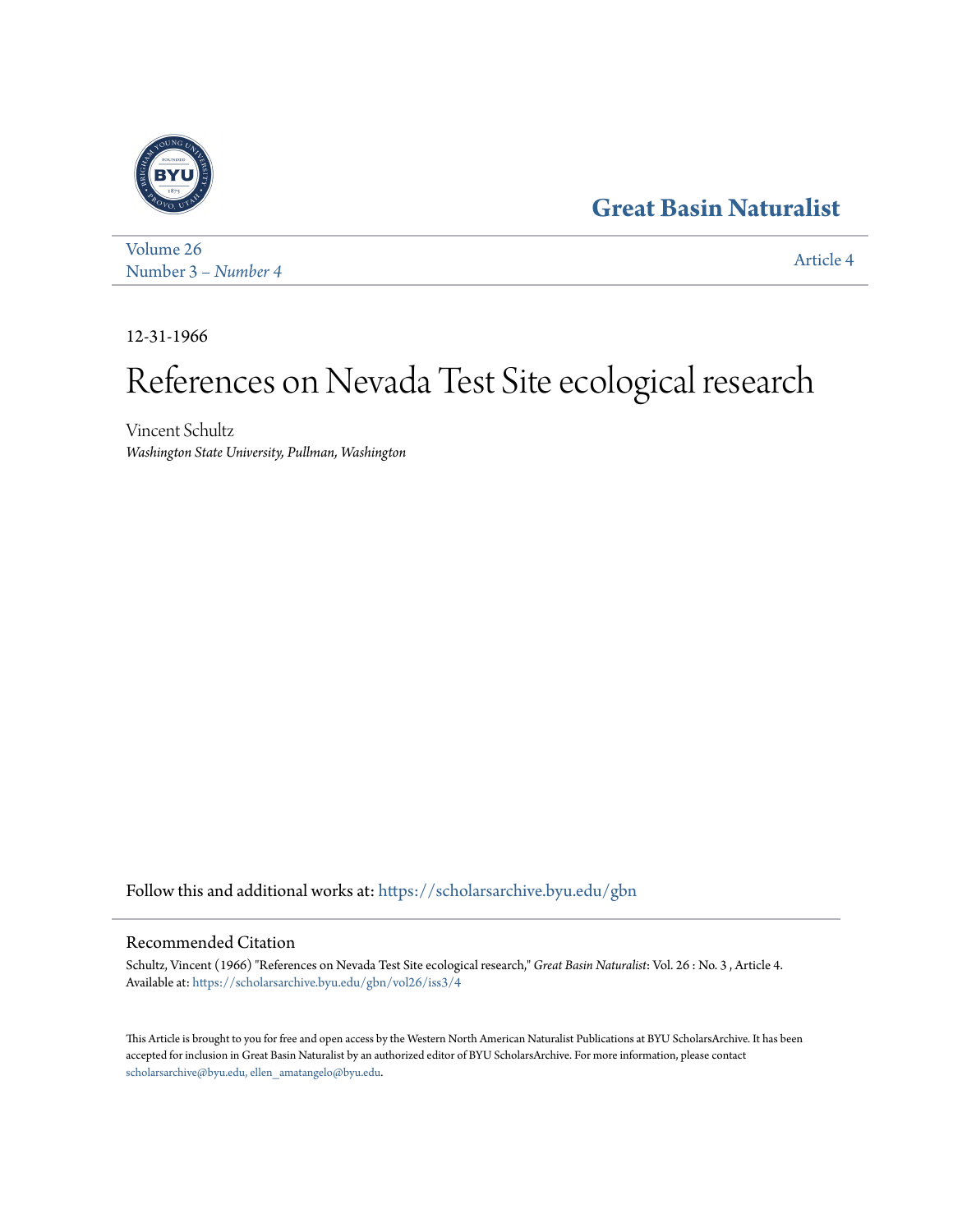#### REFERENCES ON NEVADA TEST SITE ECOLOGICAL RESEARCH

#### Vincent Schultz^

The following references came to my attention while <sup>I</sup> was as sociated with the U. S. Atomic Energy Commission. The list has been restricted to research conducted on the area since the establishment of the Nevada Test Site. It includes papers resulting in their entirety from such efforts as well as papers covering <sup>a</sup> much broader geographical area but including data from the site.

Many current reports of the U.S. Atomic Energy Commission and its associates will probably appear in the open literature at some future date.

The assistance of D. M. Allred, W. E. Martin, W. A. Rhoads, \V. II. Rickard, L. M. Shields and their associates in checking an earlier version of the list is gratefully acknowledged.

#### **REFERENCES**

- Allred, D. M. 1963. Mites from pocket mice at the Nevada Test Site. (Acarina). Proc. Entomol. Soc. Wash. 65(3) :231-233.
	- . 1963. Mites on grasshopper mice at the Nevada atomic test site. Great Basin Nat. 22(4): 101-104.
	- . 1963. Mites on squirrels at the Nevada atomic test site. J. Parasitol.  $48(6):817.$ <br>- 1965.
- Note of phalangids at the Nevada Test Site. Great Basin Nat. 25(l-2):37-38.
- Allred, D. M., and D E. Beck. 1962. Ecological distribution of mites on lizards at the Nevada atomic test site. Herpetologica 18(1):47-51.
- --. AND . 1963. Comparative ecological studies of animals at the Nevada Test Site. In: *Radioecology.* (V. Schultz and A. W. Klement, Jr.,
- eds.) Reinhold Publ. Corp., N. Y., N. Y., pp. 327-331.<br>—, AND —————. 1963. Ecological distribution of some rodents at the Nevada atomic test site. Ecology 44(1): 211-214.
- , AND . 1963. Range of movement and dispersal of some rodents of the Nevada atomic test site. J. Mammal. 44(2) : 190-200.
- , AND -. 1964. Arthropod associates of plants at the Nevada Test Site. Brigham Young Univ. Sci. Bull.. Biol. Ser. 5(2): 1-16.
- —,AND . 1964 Mites on reptiles at the Nevada atomic test site. Trans.<br>Am. Micro. Soc. 83(2):266-268.
- Allred. D. M. and M. A Goates. 1964. Mites from mammals at the Nevada nuclear test site. Great Basin Nat. 24(2):71-73.<br>AND 1964. Mites from wood ra
- 1964. Mites from wood rats at the Nevada Test Site. J. Parasitol. 50(1): 171.
- ALLRED, D. M. AND S. MULAIK. 1965. Two isopods of the Nevada Test Site.<br>Great Basin Nat. 25(1-2):43-47.<br>ALLRED, D. M.. D E. BECK, AND C. D. JORGENSEN. 1966. A summary of the
- ecological effects of nuclear testing on native animals at the Nevada Test Site. Proc. Utah Acad. Sci., Arts, and Letters 43:252-260.
	- , , AND . 1963. Biotic communities of the Nevada Test Site. Brigham Young Univ. Sci. Bull.. Biol. Ser. 2(2): 1-52; <sup>1</sup>map.
	- .  $\longrightarrow$ , AND  $\longrightarrow$  1963. Close-in effects of an underground nuclear detonation on small mammals and selected invertebrates (Project SEDAN).
	- 1. Department of Zoology, Washington State University, Pullman, Washington 99163.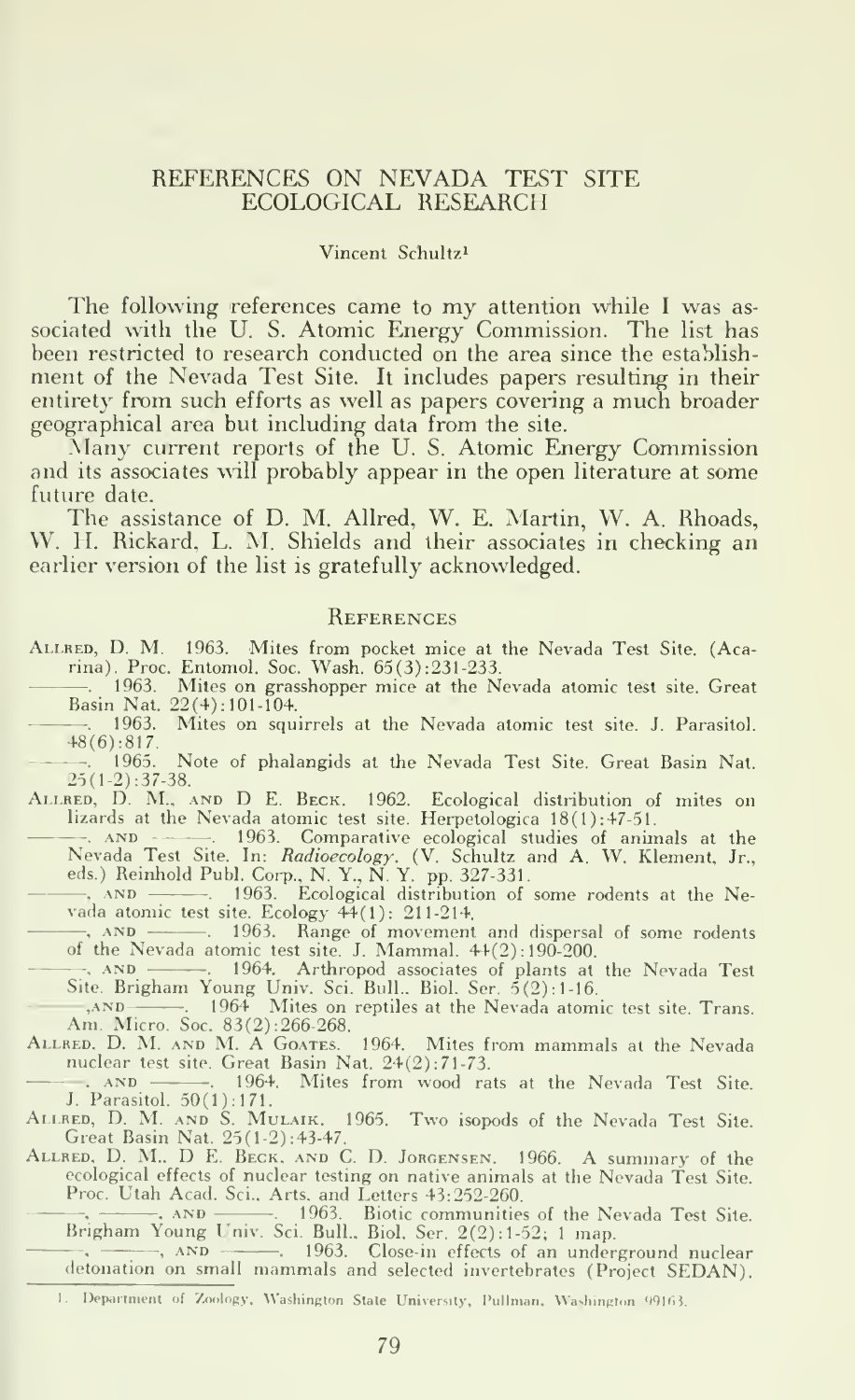U. S. AEC Report PNE-226P. IV, 19 pp. (Final report: 1964, PNE 226F, IV, 18 pp.)

 $\frac{1}{1}$ ,  $\frac{1}{10}$  pp.)<br>  $\frac{1}{10}$ ,  $\frac{1}{10}$ ,  $\frac{1}{100}$ ,  $\frac{1}{100}$  Nevada Test Site study areas and specimen

depositories. Brigham Young Univ. Sci. Bull., Biol. Ser. 2(4): 1-15.<br>ALLRED, D. M., D E. BECK, AND J. R. MURDOCK. 1960. Comparative ecological studies of animals exposed to nuclear detonation. Proc. Utah Acad. Sci., Arts, and Letters 37:152-153.

Allred, D. M.. D. E. Johnson, and D E.Beck. 1965. A list of some bee flies of the Nevada Test Site. Great Basin Nat. 25(1-2): 5-11.

Anderson, A. O., and D. M. Allred. 1964. Kangaroo rat burrows at the Nevada Test Site. Great Basin Nat. 24(3-4) :93-101.

Barnum, a. H. 1964. Orthoptera of the Nevada Test Site. Brigham Young Univ. Sci. Bull., Biol. Ser. 4(3): 1-134; 1 map.

Beatley, J. C. 1962. Vascular plants of the U. S. Atomic Energy Commission's Nevada Test Site, Nye County, Nevada. Univ. of Calif, at Los Angeles, U. S. AEC Report UCLA-508. <sup>33</sup> pp.

Annual vegetation of the northern Mojave Desert, (abstr.) Bull. Ecol. Soc. Am.  $44(4)$ : 122-123.<br>  $-$  1963. Vegetation and en

Vegetation and environments of the Nevada Test Site, (abstr.) Bull. Ecol. Soc. Am. 44(4): 123.

Ecological status of introduced species at the Nevada Test Site. (abstr.) Bull. Ecol. Soc. Am. 45(3): 78.

. 1964. Effects on desert vegetation of a nuclear detonation, Nevada Test Site, (abstr.) Bull. Ecol. Soc. Am. 45(3):80.<br>
— 1964. The vascular flora of the Nevade

The vascular flora of the Nevada Test Site, Nye County, Nevada. (abstr.) Am. J. Botany 51(6):687.

. 1965. Ecology of the Nevada Test Site. I. Geographic and ecologic distributions of the vascular flora (annotated check list). Univ. of Calif, at Los Angeles, U. S. AEC Report UCLA 12-553. <sup>69</sup> pp.

. 1965. Ecology of the Nevada Test Site. II. Status of introduced species.

Univ. of Calif. at Los Angeles, U. S. AEC Report UCLA 12-554. 39 pp.<br>—. J. C. 1965. Ecology of the Nevada Test Site. III. Survival of winter<br>annuals, 1963-64. Univ. of Calif. at Los Angeles, U. S. AEC Report UCLA

12-555. 21 pp.<br>- 1965. Ecology of the Nevada Test Site. IV. Effects of the Sedan detonation on desert shrub vegetation in northeastern Yucca Flat. 1962-65. Univ. of Calif, at Los Angeles, U. S. AEC Report UCLA 12-571. <sup>55</sup> pp.

. 1965. Survival of winter annuals in the northern Mojave Desert. (abstr.) Bull. Ecol. Soc. Am. 46(2) :40.

1965. Effects of radioactive and nonradioactive dust upon *Larrea divaricata* Cav., Nevada Test Site. In: Radiation and Terrestrial Ecosystems.<br>(Hungate, F. P., ed.) Health Physics 11(12):1621-1625.

BECK, D E., AND D. M. ALLRED. 1966. Siphonaptera (fleas) of the Nevada<br>Test Site. Brigham Young Univ. Sci. Bull., Biol. Ser., 7(2):1-27.

, and . 1966. Tingidae, Neididae (Berytidae) and Pentatmoidae of the Nevada Test Site. Great Basin Nat. 26(1-2) :9-16.

BECK, D.E., D. M. ALLRED, AND E. P. BRINTON. 1963. Ticks of the Nevada<br>Test Site. Brigham Young Univ. Sci. Bull., Biol. Ser. 4(1):1-11; 1 map.<br>BECK, D.E., D. M. ALLRED, J. R. MURDOCK, C. D. JORGENSEN, C. L. HAYWARD, AND<br>W. Sci., Arts, and Letters 41(2):202-209.

Brandenburg, M. K., H. L. Mills, W. H. Rickard, and L. M. Shields. 1962. Effects of acute gamma radiation on growth and morphology in Pinus mono*phylla* Torr. and Frem. (pinyon pine). Radiation Botany  $2(3-4)$ : 251-263.

Bkennan, J. M. 1965. Five new chiggers from southwestern United States (Acarina: Trombiculidae). J. Parasitol. 51 (1): 108-113.

Brinton. E. P., D E. Beck, and D. M. Allred. 1965. Identification of the adults, nymphs and larvae of ticks of genus Dermacentor Koch (Ixodidae) in the western United States. Brigham Young Univ. Sci. Bull., Biol. Ser. 5(4): 1-44.

Chamberlin, R. V. 1962. Millipeds from the Nevada test area. Proc. Biol. Soc. Wash. 75:53-56.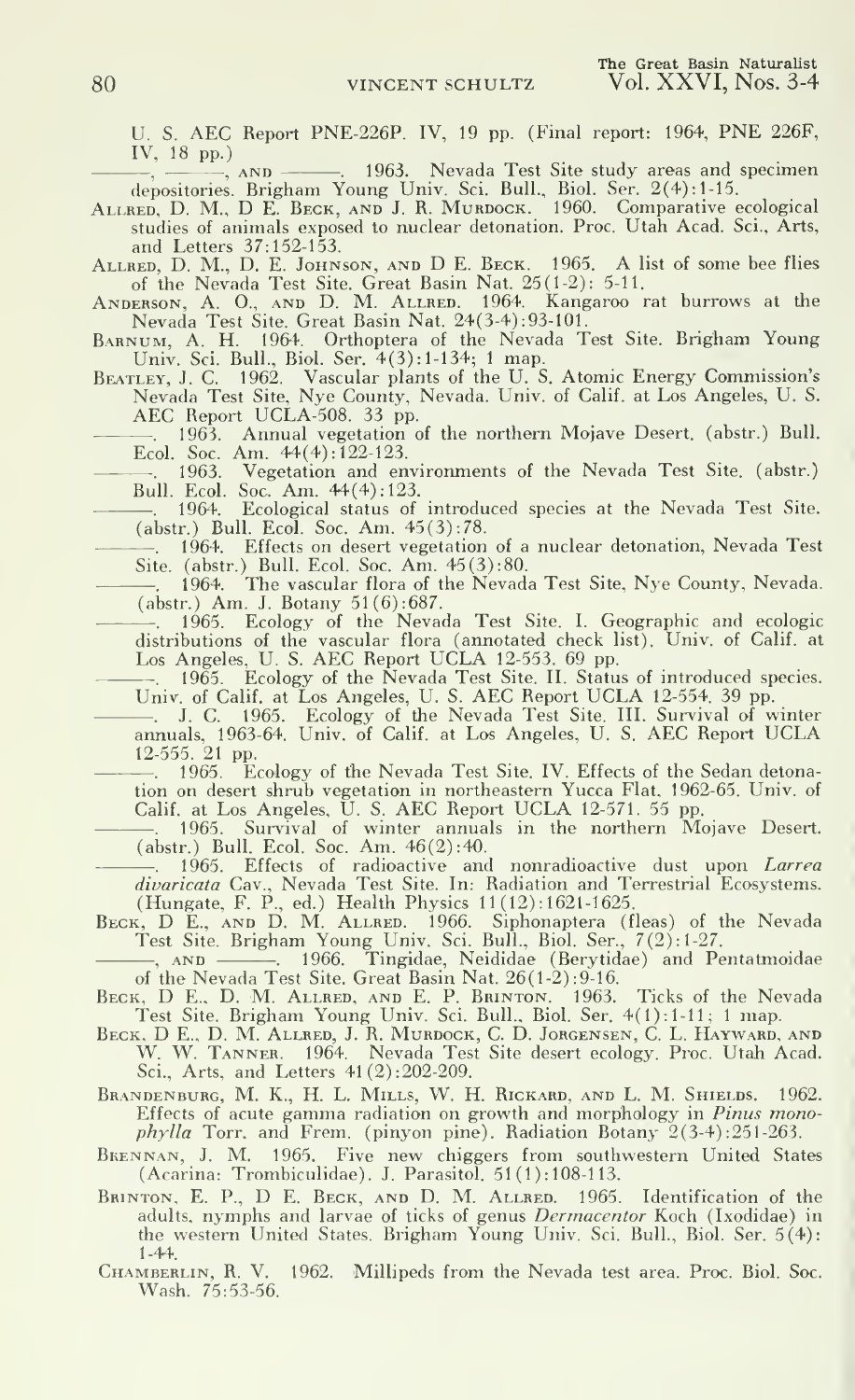1962. New records and species of chilopods from Nevada and Oregon. Entomol. News  $73(5)$ : 134-138.

. 1963. <sup>A</sup> new genus in the chilopod family Tanpiyidae. Proc. Biol. Soc. Wash. 76:33-36.

-. 1965. A new genus and species in the chilopod family Tampiyidae. Great Basin Nat. 25(1-2) : 39-42.

Cole, A. C. 1963. A new species of Veromessor Forel from the Nevada Test Site and notes on related species (Hymnoptera: Formicidae). Ann. Entomol. Soc. Am. 56(5): 678-682.

--. 1965. Discovery of the worker caste of *Pheidole (P.) inquilina*, new<br>combination (Hymenoptera: Formicidae). Ann. Entomol. Soc. Am. 58(2):

173-175. Cole, A. C, Jr. 1966. Ants of the Nevada Test Site. Brigham Young Univ. Sci. Bull., Biol. Ser. 7(3): 1-27.

Drouet. F. 1959. Algal flora of the Nevada Test Site, (abstr.) J. Colorado- Wyoming Acad. Sci. 4(11):31.

DURRELL, L. W., AND L. M. SHIELDS. 1960. Fungi isolated in culture from soils of the Nevada Test Site. Mycologia 52(4) : 636-641.

---------, AND . 1961. Characteristics of soil algae relating to crust formation. Trans. Am. Micro. Soc. 80(1): 73-79.<br>FRENCH, N. R. 1963. The source of ingested radioactivity in desert rodents.

(abstr.) Bull. Ecol. Soc. Am. 44(3): 74.

—. 1963. Fallout and natural populations. In: Proc. First Intern. Conf. on<br>Wildlife Disease. High View, New York, June 24-27, 1962. Wildlife Disease Assoc, pp. 152-156. (micro card).

. 1964. A radiation facility for ecological studies at the AEC Nevada Test Site, (abstr.) Bull. Ecol. Soc. Am. 45 (3): 79.

-. 1964. Analysis of dispersal in desert rodents, (abstr.) Bull. Ecol. Soc. Am. 45(3):115.

. 1964. Description of a study of ecological effects on a desert area from chronic exposure to low level ionizing radiation. Univ. of Calif, at Los Angeles, U. S. AEC Report UCLA 12-532. 27 pp., 15 figures.

 $-$ . 1965. Mortality and fertility in a desert population of pocket mice. (abstr.) Bull. Ecol. Soc. Am. 46(3): 122.

1965. Radiation and animal populations: problems, progress and projections. In: Radiation and Terrestrial Ecosystems. (Hungate, F. P., ed.)<br>Health Physics 11(12):1557-1568.

HRENCH, N. 1966. Irradiated desert rodent populations. In: Radiation Effects on Natural Populations. (Sacher, G. A., ed.). Div. of Biological and Medical

FRENCH, N. R., AND K. H. LARSON. 1963. Environmental pathways of radioactive iodine from nuclear tests in arid regions. In: *Radioecology.* (V. Schultz and A. W. Klement, Jr., eds.). Reinhold Publ. Corp., N. Y., N. Y. pp.<br>77-81. (Also: Univ. of Calif. at Los Angeles, U. S. AEC Report UCLA-49

FRENCH, N. R., B. G. MAZA, AND A. P. ASCHWANDEN. 1965. Duration of life in confined populations of desert rodents. (abstr.) Bull. Ecol. Soc. Am. 46(2):40.

FURMAN, D. P., AND F. J. RADOVSKY. 1963. A new species of Ornithonyssus from the white-tailed antelope squirrel, with a re-diagnosis of the genus Ornithonyssus (Acarina: Dermanyssidae). Pan-Pacific Entomologist 39(2): 75-79.

GARCIA. P. L. 1960. The influence of Larrea divaricata and Atriplex canescens

on soil pH, electrical conductivity and soluble sodium content. Master's<br>Thesis, New Mexico Highlands Univ., Las Vegas, New Mexico. vii, 63 pp.<br>GERTSCH, W. J., AND D. M. ALLRED. 1965. Scorpions of the Nevada Test Site.<br>Bri

GOATES, M. A. 1963. Mites on kangaroo rats at the Nevada Test Site. Brigham Young Univ. Sci. Bull.. Biol. Ser. 3(4): 1-12; 2 maps.

HALEY, T. J., R. G. LINDBERG, A. M. FIESHER, K. RAYMOND, W. MCKIBBEN, AND<br>P. HAYDEN. 1960. Response of the kangaroo rat (Dipodomys merriami Mearns) to single wholebody x-irradiation. Radiation Research 12(1):103-111.<br>(Also: Univ. of Calif. at Los Angeles, U. S. AEC Report UCLA-440).<br>HALL, W. P., III. 1965. Microclimatic factors. (abstr.) Bull. Ecol. Soc. Am.

 $+6(2):50.$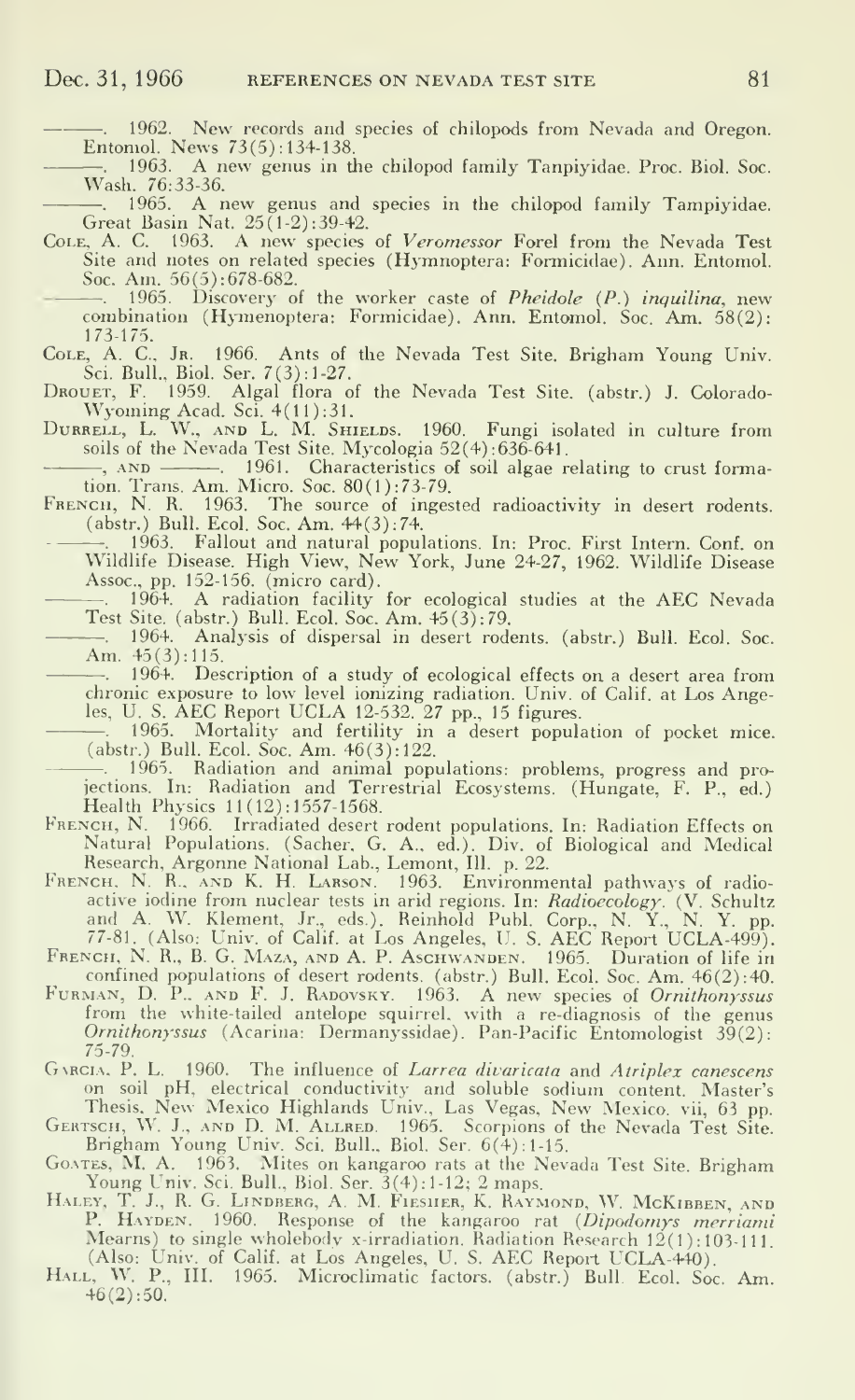Harvey, R. A. 1965. Assessment of radiation effects of desert shrubs, (abstr.)

Bull. Ecol. Soc. Am. 46(2): 50.<br>Bull. Ecol. Soc. Am. 46(2): 50.<br>Hayward, C. L., M. L. KILLPACK, AND G. RICHARDS. 1963. Birds of the Nevada<br>Test Site, Nye County, Nevada. Brigham Young Univ. Sci. Bull., Biol. Ser.

Test Site, Nye County, Nevada. Brigham Young Univ. Sci. Bull., Biol. Ser.<br>3(1):1-27; 1 map.<br>HERRIN, C. S., AND D. E. BECK. 1965. Observations on the biology, anatomy,<br>and morphology of Otobius lagophilus Cooley and Kohls.

Univ. Sci. Bull., Biol. Ser.  $b(2):1-19$ .<br>Hill, H. O. 1965. Composition of the shrub community. (abstr.) Bull. Ecol.<br>Soc. Am. 46(2):50.<br>Jongensen, C. D. 1962. Disturbance of mammal traps by jack rabbits. Great<br>Basin Nat. 2

Haldeman. (Scarabaeidae: Rutelinae). Pan-Pacific Entomologist 39(3): 154- 156.<br>—. 1963. Spacial and time distribution of *Dipodomys microps occidentalis* 

Hall and Dale within distinct plant communities. Ecology 44(1): 183-187.

JORGENSEN, C. D., AND C. L. HAYWARD. 1963. Notes on shrews from southern Nevada. J. Mammal. 44(4): 582.

, AND . 1965. Mammals of the Nevada Test Site. Brigham Young Univ. Sci. Bull., Biol. Ser. 6(3): 1-81.

- JoRGENSEN, C. D., AND A. M. Orton. 1962. Note of lizards feeding on oatmeal
- bait. Herpetologica 17(4):278.<br>JoRGENSEN, C. D., AND W. W. TANNER. 1963. The application of the density<br>probability function to determine the home ranges of *Uta stansburiana* and Cnemidophorus tigris. Herpetologica 19(2) : 105-115.
- JORGENSEN, C. D., D. M. ALLRED, AND D E. BECK. 1963. Some effects of an underground nuclear detonation on biotic communities at the Nevada Test Site. Proc. Utah Acad. Sci., Arts, and Letters 40(1) :49-61.
- JORGENSEN, C. D., A. M. ORTON, AND W. W. TANNER. 1963. Voice of the leopard lizard, Crotaphytus wislizeni Baird and Girard. Proc. Utah Acad. Sci., Arts, and Letters 40(1): 15-16.
- KILLPACK, M. L., AND M. A. GOATES. 1963. Bat captured in snap trap. J. Mammal. 44(1): 125-126.
- Larson, K. H., and J. W. Neel. 1959. Findings related to the testing program at Nevada Test Site. In: Fallout from Nuclear Weapons Tests. Joint Com-mittee on Atomic Energy, Congress of the United States 3:2006-2020. (Also: Univ. of Calif, at Los Angeles, U. S. AEC Report UCLA-438).
- Larson, K. H., H. A. Hawthorne, and J. H. Olafson. 1962. Nevada Test Site fallout: some characteristics, its apparent environmental equilibrium and biological availability. In: Radioactive Fallout from Nuclear Weapons Tests. (A. W. Klement, Jr., ed.) U. S. AEC Report TID-7632. Book 1, pp. 4-24.
- LARSON, K. H., J. H. OLAFSON, H. M. MORK, AND D. R. Howron. 1952. Field<br>observations and preliminary field data obtained by the UCLA survey group,<br>Operation Jangle, Nov. 1951. Univ. of Calif. at Los Angeles, U. S. AEC<br>Repo
- LEITCH, J. L. 1951. Summary of the radiological findings in animals from the biological surveys of 1947, 1948, 1949, and 1950. Univ. of Calif, at Los An-geles. U. S. AEC Report UCLA-Ill. <sup>30</sup> pp.
- LINDBERG, R. G. 1959. Factors influencing the biological consequences of environmental contamination by nuclear debris. Proc. of the Second Plowshare<br>Symposium, May 13-15, 1959. San Francisco, California. Part II. Excavation. Univ. of Calif., Livermore, Plowshare Series Report 2, U. S. AEC Report UCRL-5675. pp. 42-59.
- LINDBERG, R. G., AND K. H. LARSON. 1956. The short-term biological fate and<br>persistence of radioactive fallout as measured at various locations within fall-<br>out patterns. In: The Shorter-Term Biological Hazards of a Fallou
- Lindberg, R. G., E. M. Romney, J. H. Olafson, and K. H. Larson. 1959. The factors influencing the biological fate and persistence of fallout (Operation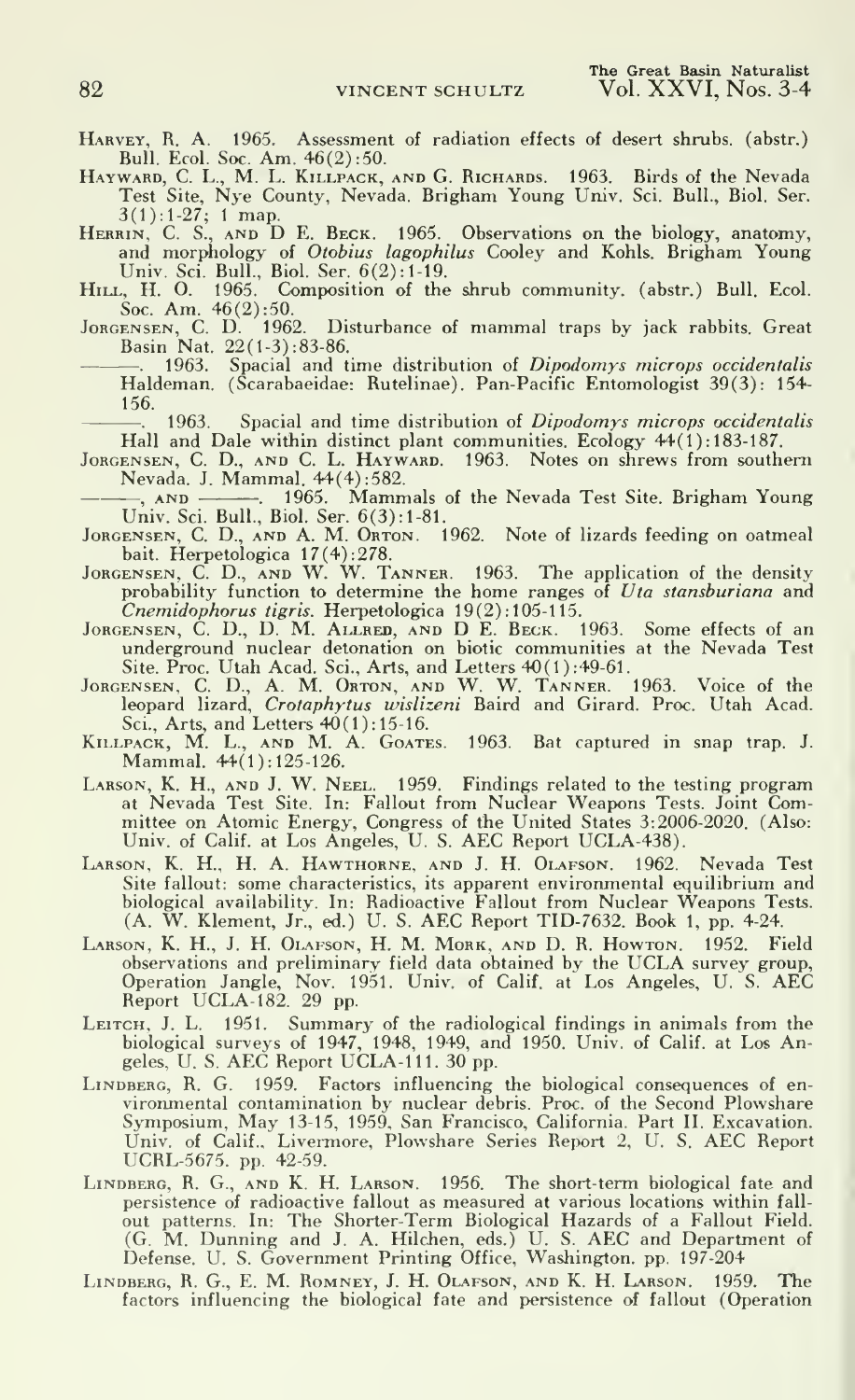Teapot). Univ. of Calif, at Los Angeles, U. S. AEC Weapons Test Report

WT-1177, 78 pp.<br>Lindberg, R. G., J. T. Scanlan, J. C. Watson, W. A. Rhoads, and K. H. Larson. 1954, Environmental and biological fate of fallout from nuclear detonations in areas adjacent to the Nevada Proving Grounds, Operation Upshot-Knothole Univ. of Calif. at Los Angeles, U. S. AEC Weapons Test Report WT-812.<br>49 pp.

49 pp. Lucas, A. C, and N. R. French. 1966. <sup>A</sup> miniature thermoluminescent dosi- meter and its application. Proc. Intern. Conf. on Luminescence Dosimetry.

Held in June 1965, Stanford Univ., Stanford, Calif. (In press.)<br>MARTIN, W. E. 1962. Applications of fundamental biology to the needs of man.<br>4. Radioecology and the study of environmental radiation. Univ. of Calif.<br>at Los

. 1962. Immediate effects of a nuclear detonation on desert vegetation. (abstr.) Bull. Ecol. Soc. Am. 43(4) : 123-124. . 1963. Close-in effects of an underground nuclear detonation on vegeta-

tion. I. Immediate effects of cratering, throw-out, and blast (Project SEDAN). U. S. AEC Report PNE-228P. <sup>41</sup> pp. (Final report 228F, in press.). . 1963. Notes on the deposition of fallout in relation to topography and

local meteorological conditions. Univ. of Calif, at Los Angeles, U. S. AEC

Report UCLA-513. 16 pp.<br>—. 1963. Loss of I<sup>131</sup> from fallout-contaminated vegetation. Health Physics 9(12): 1141-1148.

 $-$ . 1964. Radioecology and the study of environmental radiation. Bull. Torrey Bot. Club 91 (4) :283-323.

1964. Losses of  $Sr^{90}$  and  $^{89}$ , and  $I^{131}$  from fallout-contaminated plants. Radiation Botany 4(3) :275-284.

. 1965. Radiation facilities and objectives, (abstr.) Bull. Ecol. Soc. Am. 46(2) :39.

1965. Early food-chain kinetics of radionuclides following close-in fall out from a single nuclear detonation. In: Radioactive Fallout from Nuclear Weapons Tests. (Klement, A. W., Jr., ed.) U. S. AEC Symposium Series No. 5. pp. 758-782.<br>
—. 1965. Interception and retention of radioactive fallout by desert shrubs in the Sedan fallout field. U. S. AEC Report PNE-238F. 4

-. 1965. Interception and retention of fallout by desert shrubs. In: Radiation and Terrestrial Ecosystems. (Hungate, F. P., ed.) Health Physics 11(12): 1341-1354.

—. 1966. Close-in effects of nuclear excavation and radiation on desert<br>vegetation. In: Radiation Effects on Natural Populations. (Sacher, G. A., ed.)<br>Div. of Biological and Medical Research, Argonne National Lab., Lemont, 111. pp. 7-9.

Martin, W. E.. and F. B. Turner. 1963. Increased environmental radiation in southern Nevada. October-December. 1961. Univ. of Calif, at Los Angeles, U. S. AEC Report UCLA-518. <sup>45</sup> pp.

, and . 1965. Food-chain relationships of radiostrontium in the Sedan fallout field. U. S. AEC Report PNE-237F. iv, <sup>61</sup> pp.

—, AND . 1966. Transfer of Sr<sup>89</sup> from plants to rabbits in a fallout field. Health Physics 12 (In press).

- MILLS, H. L., AND L. M. SHIELDS. 1961. Root absorption of fission products by *Bromus rubens* L. from the AEC Nevada Test Site soil contaminated by an underground nuclear explosion. Radiation Botany 1(1):84-91. MUMA, M. H.
- 

-. 1963. Solpugida of the Nevada Test Site. Brigham Young Univ. Sci. Bull., Biol. Ser. 3(2):1-13; 2 maps.

Neel, J. W., AND K. H. Larson. 1963. Biological availability of strontium-90 to small native animals in fallout patterns from the Nevada Test Site. In:<br>*Radioecology.* (V. Schultz and A. W. Klement. Jr., eds.) Reinhold Publ. Corp., N. Y., N. Y. pp. 45-49. (Also: Univ. of Calif, at Los Angeles, U. <sup>S</sup> AEC Report UCLA-500).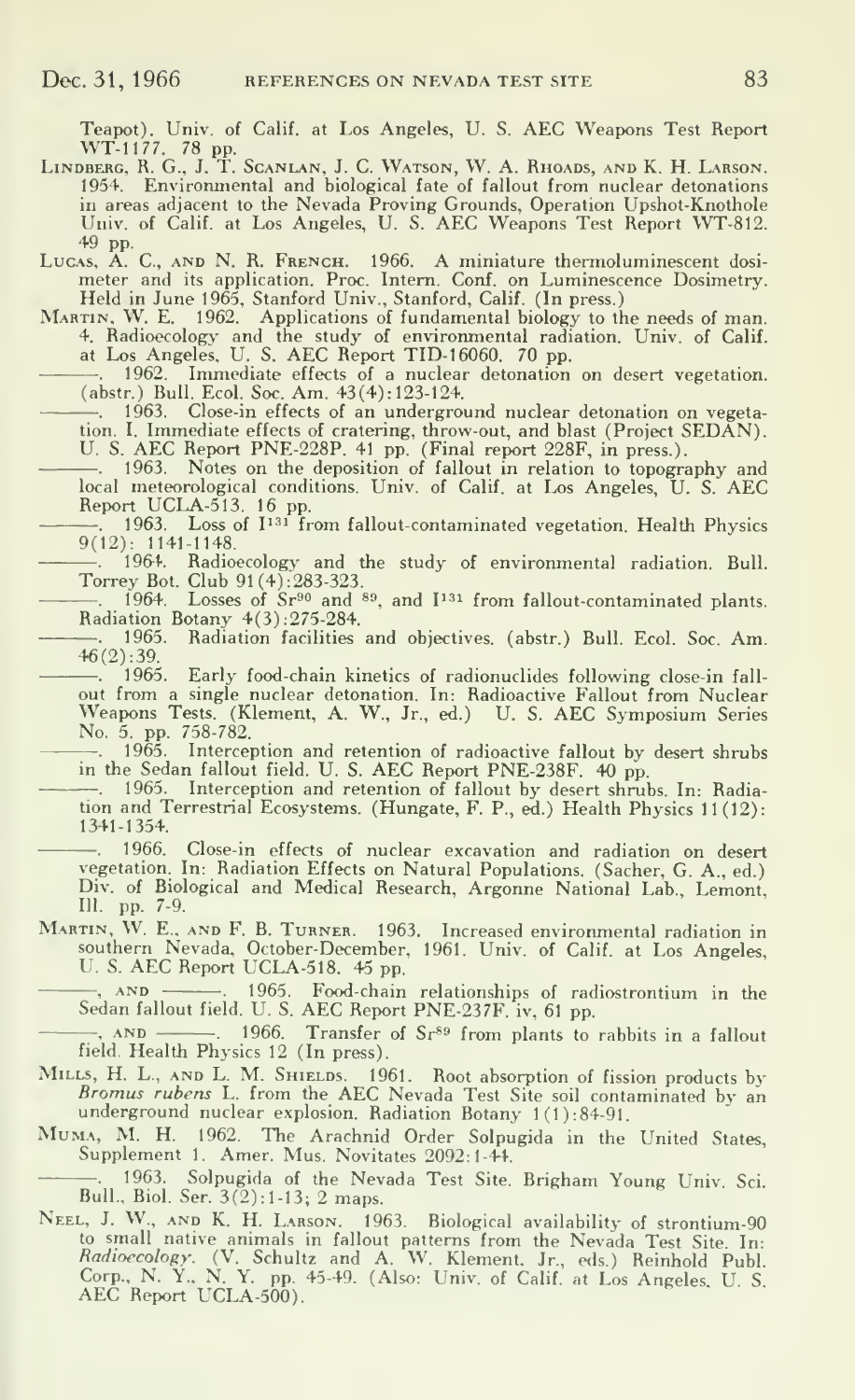OLAFSON, J. H., J. W. NEEL, C. J. SPIEGL, R. H. WILSON, F. G. LOWMAK, AND<br>K. H. LARSON. 1953. Preliminary study of off-site, air-borne radioactive<br>materials, Nevada proving grounds, I. Fallout originating from Snapper<br>6, 7

HU:117.<br>Richards, G. 1962. Wintering habits of some birds at the Nevada atomic test<br>site. Great Basin Nat. 22(1-3):30-31.<br>RICHARDS, G. L. 1965. Prairie falcon imitates flight pattern of the loggerhead

shrike. Great Basin Nat. 25(1-2):48.<br>RICKARD, W. H. 1959. Gross vegetation patterns within the Nevada Test Site.<br>(abstr.) J. Colorado-Wyoming Acad. Sci. 4(11):32.<br>——, 1961. Notes on bird nests found in a desert shrub comm

nuclear detonations. Condor  $63(3):265-266$ .<br>
--. 1962. Phytosociological analysis in a desert shrub community following<br>
atomic explosions. Hanford Labs., U. S. AEC Report HW-SA-2546. 7 pp.<br>
--. 1963. Vegetational analyse

Jr., eds.) Reinhold Publ. Corp., N. Y., N. Y. pp. 39-44.<br>RICKARD, W. H., AND J. C. BEATLEY. 1965. Canopy-coverage of the desert shrub<br>vegetation mosaic of the Newada Test Site. Ecology 46(4):524-529.<br>RICKARD, W. H., AND J.

colonization of a nuclear target area. Radiation Botany  $3(1)$ :41-44.

Rowland, R. H., AND F. B. TURNER. 1964. Correlation of the local distributions of *Dipodomys microps* and *D. merriami* and of the annual grass *Bromus* 

rubens. Southwestern Nat.  $9(2):56-61$ .<br>SCHULTZ, V. (ed.; comp.). 1961. Off-site ecological research of the Division of Biology and Medicine - terrestrial and freshwater. U. S. AEC Report TID-13358. VII, 138 pp.; 1st Revision, V, 122 pp. (1963); 2nd Revision, V, 129 pp. (1965).

SHIELDS, L. M. 1959. Recovery of vegetation in the vicinity of ground zero sites. (abstr.) J. Colorado-Wyoming Acad. Sci. 4(11):30-31.

 $-$ . 1959. An appraisal of radiation effects on vegetation within the Nevada.

Test Site. (abstr.) Proc. IX Intern. Botanical Congr. IIA:33.<br>SHIELDS, L. M., AND F. DROUET. 1962. Distribution of terrestrial algae within<br>the Nevada Test Site. Am. J. Botany 49(6):547-554.<br>SHIELDS, L. M., AND W. H. RICKA

vicinity of ground zeros at the Nevada Test Site, (abstr.) Bull. Ecol. Soc. Am. 41 (4): 119.

1961. A preliminary evaluation of radiation effects at the Nevada Test Site. In: *Recent Advances in Botany*, Univ. of Toronto Press,

Toronto, Canada, pp. 1387-1390. Shields, L. M., and P. V. Wells. 1962. Effects of nuclear testing on desert vegetation. Science 135(3497) : 38-40.

—, AND ———. 1963. Recovery of vegetation in the vicinity of atomic<br>target areas at the Nevada Test Site. In: *Radioecology*. (V. Schultz and<br>A. W. Klement, Jr., eds.) Reinhold Publ. Corp., N. Y., N. Y. pp. 307-310.

SHIELDS, L. M., L. W. DURRELL, AND A. H. SPARROW. 1961. Preliminary observations of radiosensitivity of algae and fungi in soils from the Nevada

Test Site. Ecology 42(2):440-441.<br>SHIELDS, L. M., P. V. WELLS, AND W. H. RICKARD. 1963. Vegetational recovery on atomic target areas in Nevada. Ecology 44(4):697-705.

Stevenson, E. W. 1965. Soil types, (abstr.) Bull. Ecol. Soc. Am. 46(2): 50.

TANNER, V. M. 1963. A new species of Craniotus (Coleoptera: Tenebrionidae). Great Basin Nat. 23(3-4): 167-1 70.

. 1966. Rhynchophora beetles of the Nevada Test Site. Brigham Young

Univ. Sci. Bull. Ser. 8(2):1-35.<br>Tanner, V. M., and W. A. Packham. 1962. *Pelecyphorus semilaevis (*Horn) (Coleoptera: Tenebrionidae). Great Basin Nat. 22(4): 110-1 13.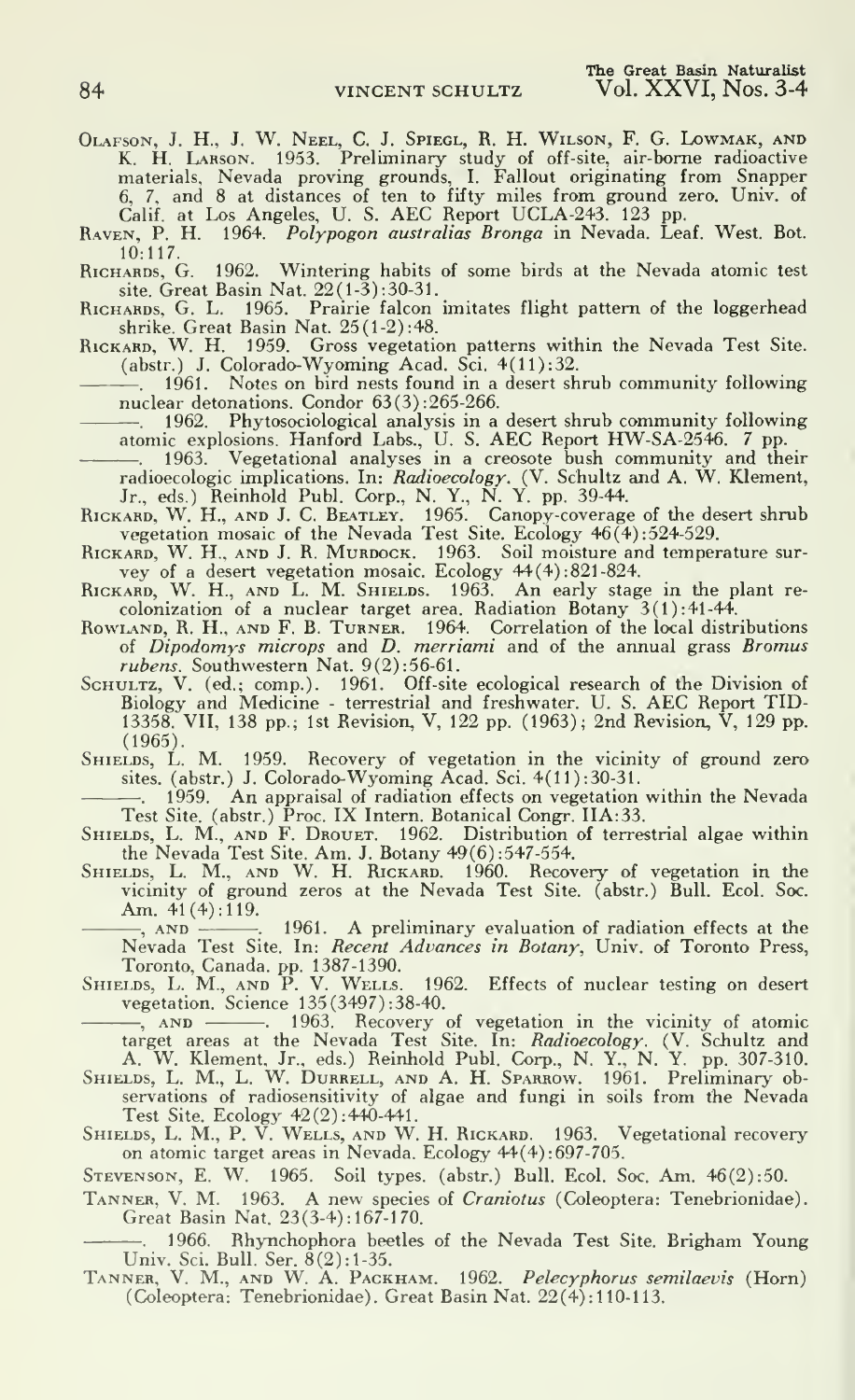AND . 1965. Tenebrionidae beetles of the Nevada Test Site.

Brigham Young Univ. Sci. Bull., Biol. Ser. 6(1): 1-44.<br>TANNER, W. W., AND B. H. BANTA. 1962. The distribution of Tantilla utahensis Blanchard. Great Basin Nat. 12(4) : <sup>1</sup> 16-1 18.

Tanner, W. W., and C. D. Jorgensen. 1963. Reptiles of the Nevada Test Site. Brigham Young Univ. Sci. Bull., Biol. Ser. 3(3): 1-31; <sup>1</sup> map.

- Towner. J. W. 1965. The effect of radioactive fallout at the Nevada Test Site on the chromosomes of native populations of the pocket mouse. In: Radiation and Terrestrial Ecosystems. (Hungate, F. P., ed.) Health Physics 11(12): 1569-1571.
- Turner, F. B. 1962. Some influences of an underground nuclear detonation on close-in populations of whiptailed lizards {Cnemidorphorus tigris) at the Nevada Test Site, (abstr.) Bull. Ecol. Soc. Am. 43(4): 124.

1963. A mathematical model for time-specific relationships of  $I^{131}$ between food consumed and the thyroid burden, (abstr.) Bull. Ecol. Soc. Am.  $44(3):75.$ <br>-, 1963.

Biotic communities of the Nevada Test Site (a review). Ecology 44(3): 663-664.

. 1963. Influence of a cratering device on close-in populations of lizards (Project SEDAN). U. S. AEC Report PNE-224F. vi, <sup>35</sup> pp.

- . 1963. Quantitative relationships between fallout radioiodine on native vegetation and in the thyroids of herbivores. Health Physics 9(12): 1241-1246. . 1965. Uptake of fallout radionuclides by mammals and <sup>a</sup> stochastic simulation of the process. In: Radioactive Fallout from Nuclear Weapons Tests, (Klement, A. W., Jr., ed.). U. S. AEC Symposium Series No. 5, pp.  $800-820$ .<br>
- 1966. Growth rate of lizards (*Uta stansburiana*) exposed to chronic
	- gamma radiation. In: Radiation Effects of Natural Populations. (Sacher, G. A., ed.) Div. of Biological and Medical Research, Argonne National Lab., Lemont III. pp. 46-52.
- TURNER, F. B., AND C. S. GIST. 1965. Influence of a thermonuclear cratering test on close-in populations of lizards. Ecology 46(6):845-852.
- test on close-in populations of lizards. Ecology 46(6): 845-852.<br>Turner, F. B., and W. E. Martin. 1963. Food-chain relationships of iodine-<br>131 following two nuclear tests in Nevada (Project SEDAN). U. S. AEC
- Report PNE-236. 70 pp. (Final Report: 1964 PNE-236F, pp. 5-54.)<br>TURNER, F. B., G. A. HODDENBACH, AND J. A. LANNOM. 1965. Growth of Uta stansburiana in four experimental areas at the Nevada Test Site, (abstr.) Bull. Ecol. Soc. Am. 46(2) :51.
- Turner, F. B., G. A. Hoddenbach, and J. R. Lannom, Jr. 1965. Growth of lizards in natural populations exposed to gamma irradiation. In: Radiation and Terrestrial Ecosystems. (Hungate, F. P., ed.) Health Physics 11(12): 1585-1593.
- Turner, F. B., R. H. Rowland, and R. A. Wood. 1965. Radioactivity in jack rabbits after the Sedan test of 1962. Univ. of Calif, at Los Angeles, U. S. AEC Report, UCLA-12-572. 26 pp.

, \_\_\_\_\_\_, ann \_\_\_\_\_\_\_. 1966. Nuclear engineering and wildlife: radioactivity in jackrabbits after the Sedan test. J. Wildl. Mgt. 30(2) :433-443.

- Turner, F. B., B. Kowalewsky, R. H. Rowland, and K. H. Larson. 1963. Uptake of radioactive materials from <sup>a</sup> nuclear reactor by small mammals at the Nevada Test Site. Health Physics 10(1):65-68. (Also: Univ. of Calif. at Los Angeles, U. S. AEC Report TID-18864.)
- Wells, P. V. 1961. Succession in desert vegetation on streets of a Nevada ghost town. Science <sup>1</sup> 34(3480): 670-671.

. 1964. Pleistocene vegetation in the Mohave Desert: some woodrat midden evidence, (abstr). Bull. Ecol. Soc. Am. 45 (3): 76.

- Wells, P. V., and C. D. Jorgensen. 1964. Pleistocene wood rat middens and climate change in Mohave Desert: A record of juniper woodlands. Science 143(3611):1171-1173.
- WELLS, P. V., AND L. M. SHIELDS. 1961. Disturbance and succession in desert vegetation on the Nevada Test Site of the U. S. Atomic Energy Commission. (abstr.) Bull. Ecol. Soc. of Am. 42(3):109.